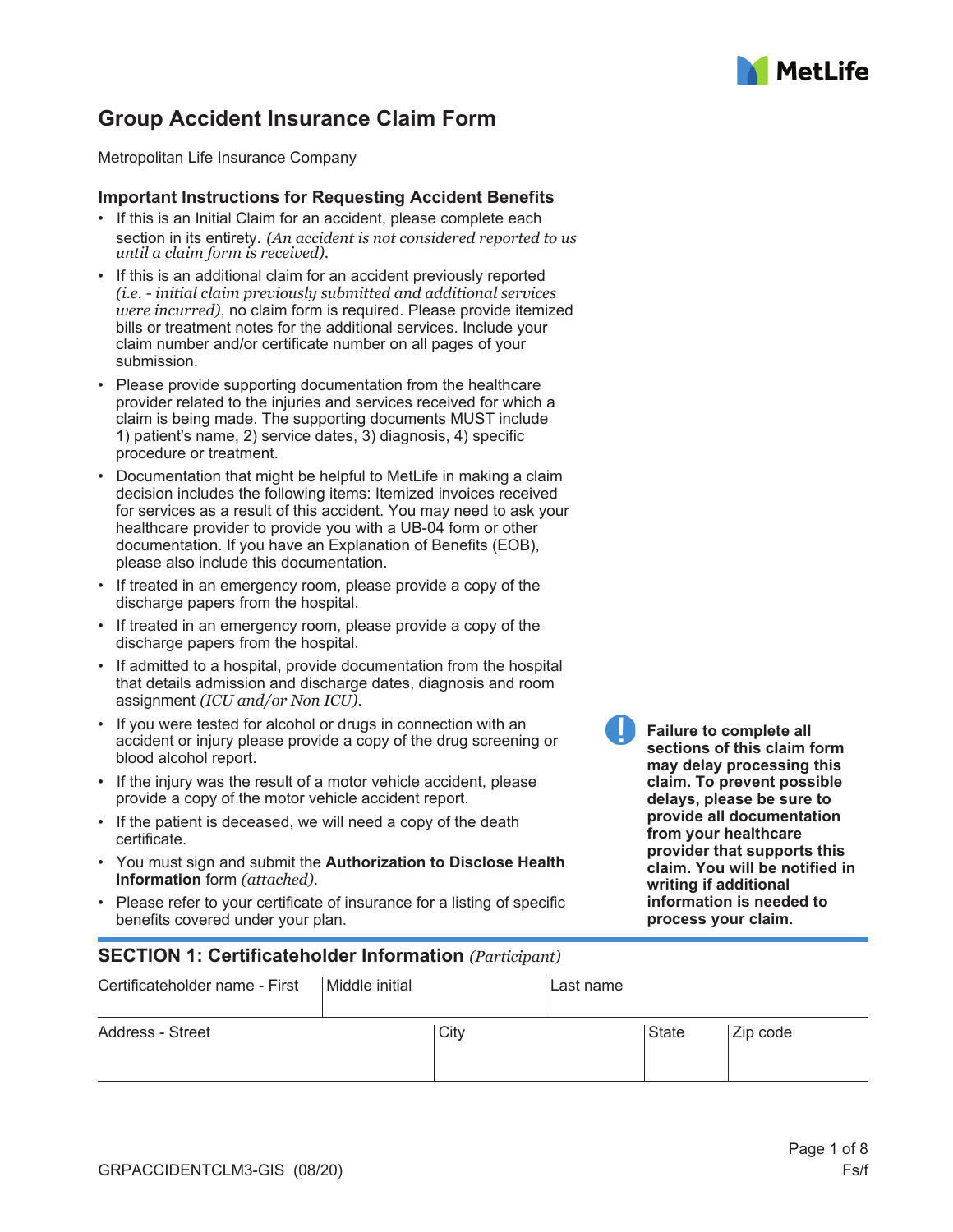| Certificate number                                                                                              | Date of birth (mm/dd/yyyy) |        | Social Security number        |              | Gender<br>Male<br>Female        |
|-----------------------------------------------------------------------------------------------------------------|----------------------------|--------|-------------------------------|--------------|---------------------------------|
| Cell phone number                                                                                               | Daytime phone number       |        | Evening phone number          |              | <b>EMAIL address (optional)</b> |
| Employer name                                                                                                   |                            |        |                               |              |                                 |
| <b>SECTION 2: Patient Information</b>                                                                           |                            |        |                               |              |                                 |
| Same as Section 1 (If you check this box, you do not need to complete this section. You may skip to Section 3.) |                            |        |                               |              |                                 |
| Spouse $\Box$ Child                                                                                             |                            |        |                               |              |                                 |
| Patient name - First                                                                                            | Middle initial             |        | Last name                     |              |                                 |
| Home address - Street                                                                                           |                            | City   |                               | <b>State</b> | Zip code                        |
| Date of birth $(mm/dd/yyyy)$                                                                                    | Gender<br>Male             | Female | Social Security number        |              |                                 |
| Cell phone number                                                                                               | Daytime phone number       |        | Evening phone number          |              |                                 |
| <b>SECTION 3: Accident Details</b>                                                                              |                            |        |                               |              |                                 |
| Please provide the following accident claim details.                                                            |                            |        |                               |              |                                 |
| Date of accident $(mm/dd/uyuyy)$                                                                                |                            |        | Where did the accident occur? |              |                                 |

| .                            |                               |
|------------------------------|-------------------------------|
| City where accident occurred | State where accident occurred |

Describe how the accident occurred. Describe what you were doing and how you were injured *(Include additional information on a separate sheet of paper if needed.)*

| Was this a motor vehicle accident?                                                       |                | $\Box$ Yes (Attach the police report.)<br>∣No                                                                          |  |
|------------------------------------------------------------------------------------------|----------------|------------------------------------------------------------------------------------------------------------------------|--|
| Was the patient involved in any other type of accident that<br>required a police report? |                | $\Box$ Yes (Attach the police report.)<br>$\Box$ No                                                                    |  |
|                                                                                          |                | Did the accident occur at work? $\Box$ Yes (Attach a copy of report of the injury filed with your employer.) $\Box$ No |  |
| <b>Primary Care Provider Information</b>                                                 |                |                                                                                                                        |  |
| First name                                                                               | Middle initial | Last name                                                                                                              |  |
|                                                                                          |                |                                                                                                                        |  |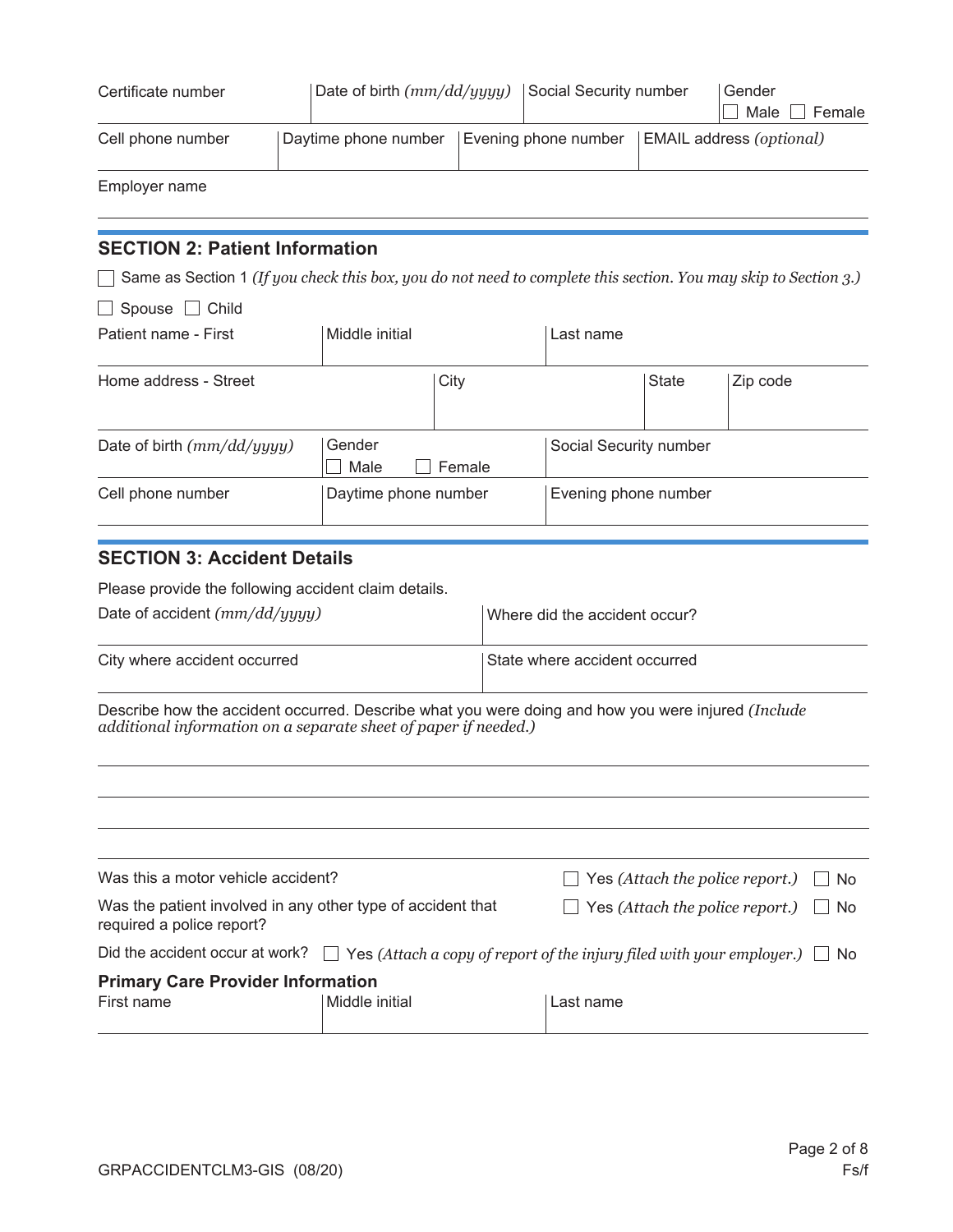| Address - Street | City | State | Zip code |
|------------------|------|-------|----------|
|                  |      |       |          |

### Phone number

| Please provide the following information for all doctors and hospitals that have treated you for your accident/injury<br>Physician/Provider/ Facility name           |                      |                                      | Phone number |
|----------------------------------------------------------------------------------------------------------------------------------------------------------------------|----------------------|--------------------------------------|--------------|
| Address - Street                                                                                                                                                     | City                 | State                                | Zip code     |
| Dates consulted                                                                                                                                                      |                      |                                      |              |
| If applicable, date of hospital admission $(mm/dd/yyyy)$                                                                                                             |                      | Hospital discharge date (mm/dd/yyyy) |              |
| Physician/Provider/ Facility name                                                                                                                                    |                      |                                      | Phone number |
| Address - Street                                                                                                                                                     | City                 | <b>State</b>                         | Zip code     |
| Dates consulted                                                                                                                                                      |                      |                                      |              |
| If applicable, date of hospital admission (mm/dd/yyyy)                                                                                                               |                      | Hospital discharge date (mm/dd/yyyy) |              |
| <b>SECTION 4: Additional Details</b>                                                                                                                                 |                      |                                      |              |
| Was a Ground Ambulance service used?                                                                                                                                 | Yes     No           |                                      |              |
| If Yes, provide the date ground ambulance transportation occurred, billing invoices, and all supporting<br>documentation for receipt of this service. $(mm/dd/yyyy)$ |                      |                                      |              |
| Was an Air Ambulance service used?                                                                                                                                   | $\Box$ Yes $\Box$ No |                                      |              |
| If Yes, provide the date air ambulance transportation occurred, billing invoices, and all supporting<br>documentation for receipt of this service. $(mm/dd/yyyy)$    |                      |                                      |              |
| If applicable, did the patient's companion stay at a lodging that meets the Lodging Benefit requirements?<br>$\Box$ Yes $\Box$ No                                    |                      |                                      |              |

## **SECTION 5: Special Payment Instructions & Direct Deposits**

- If you would like claim benefits paid using direct deposit, please provide the information requested for the bank where you have your account.
- The sample check below may help you locate your bank account and bank routing numbers. Please be sure that you are referencing one of your checks, not a deposit or withdrawal slip.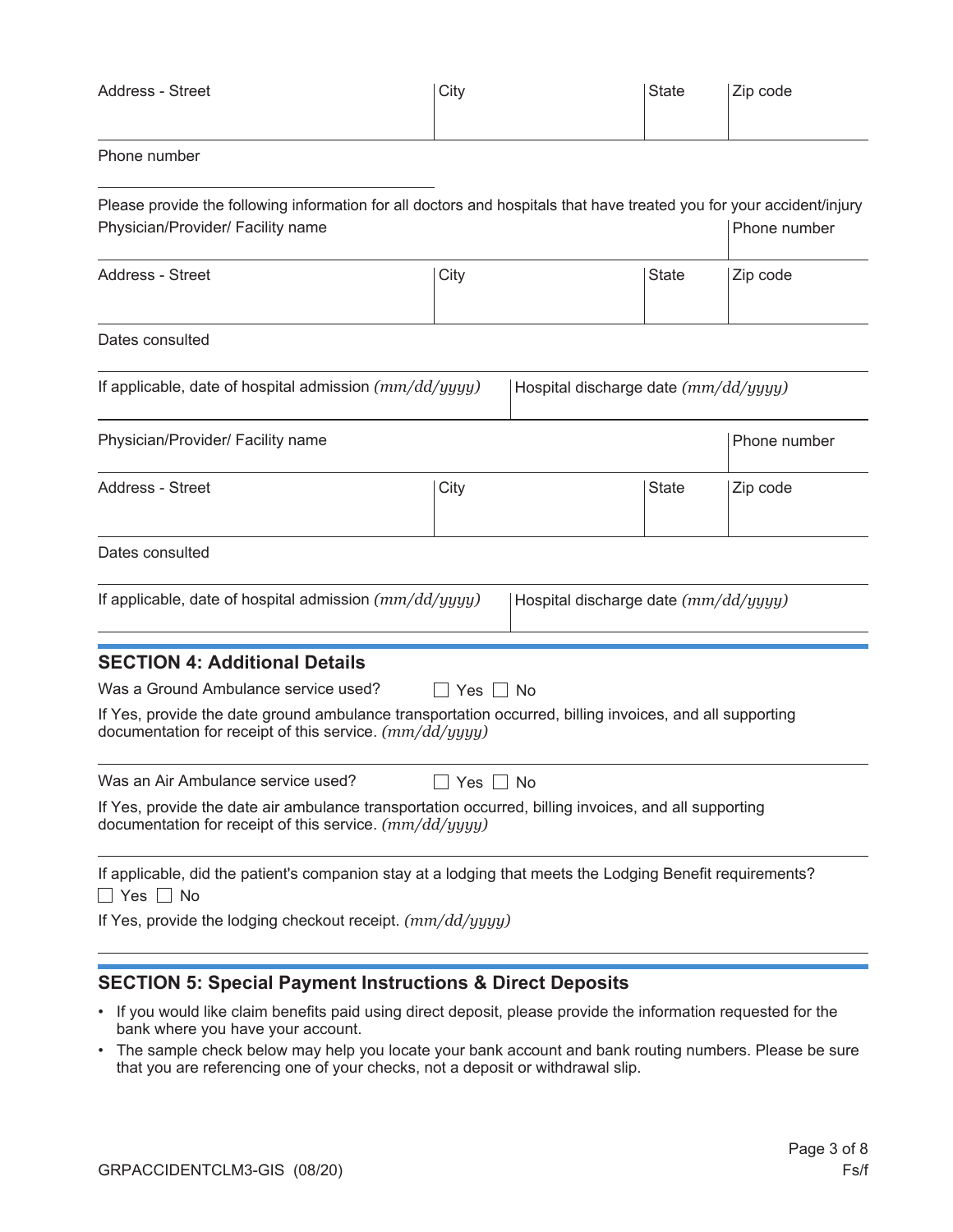- If a savings account is used, please check with your bank representative for the appropriate routing and account numbers.
- Use the space below if you need to provide any special instructions. *(e.g., requesting that your claim proceeds be sent to an address other than the address of record)*.

| Would you like claim benefit payments paid using direct deposit?<br>No<br>l I Yes                                                                |         | (If Yes complete the Account Information section below.)                                                                                                          |       |                                                               |
|--------------------------------------------------------------------------------------------------------------------------------------------------|---------|-------------------------------------------------------------------------------------------------------------------------------------------------------------------|-------|---------------------------------------------------------------|
| Bank name                                                                                                                                        |         |                                                                                                                                                                   |       | Bank telephone number                                         |
| Bank street address                                                                                                                              | City    |                                                                                                                                                                   | State | Zip code                                                      |
| Type of account (check one): □ Checking<br>Be sure to confirm your account and routing<br>numbers with your bank to ensure prompt<br>processing. | Savings | <b>John Doe</b><br>123 Main Street<br>Anytown, NJ 10000-1234<br>$\mathscr{D}_{\text{\tiny{NTD}}}$<br><b>ANY BANK</b><br>456 Main Street<br>Anytown, NJ 10000-1234 |       | 1234<br>20 <sub>1</sub><br>\$<br>$\mathcal{D}_{\text{ouars}}$ |
| Bank routing number                                                                                                                              |         | FOR.<br>123456789 123456780 1234                                                                                                                                  |       |                                                               |
| Bank account number                                                                                                                              |         | 1:000000001<br><b>RANK ROUTING NUMBER</b>                                                                                                                         |       | 00000000001<br><b>RANK ACCOUNT NUMBER</b>                     |

#### **Authorization & Signature of Certificateholder**

- I request MetLife to send my payments to the financial institution designated in Section 5 for deposit into my account. This agreement will remain in effect until MetLife receives notice from me to the contrary.
- I understand that MetLife will not be liable for any failure to change or terminate this agreement until a written request is received from me in satisfactory form and reasonable time has passed for MetLife to act upon it.
- If any overpayment is credited to my account in error, I authorize and direct my financial institution to debit my account and to refund such overpayment to MetLife.

| Name (Please print)                                       |                   |
|-----------------------------------------------------------|-------------------|
| Certificateholder Signature<br><b>Sign</b><br><b>Here</b> | Date (mm/dd/yyyy) |
|                                                           |                   |

Next steps:

- Review and complete the Fraud Warnings, Certification & Signature sections.
- Review and complete the Authorization to Disclose Health Information Page.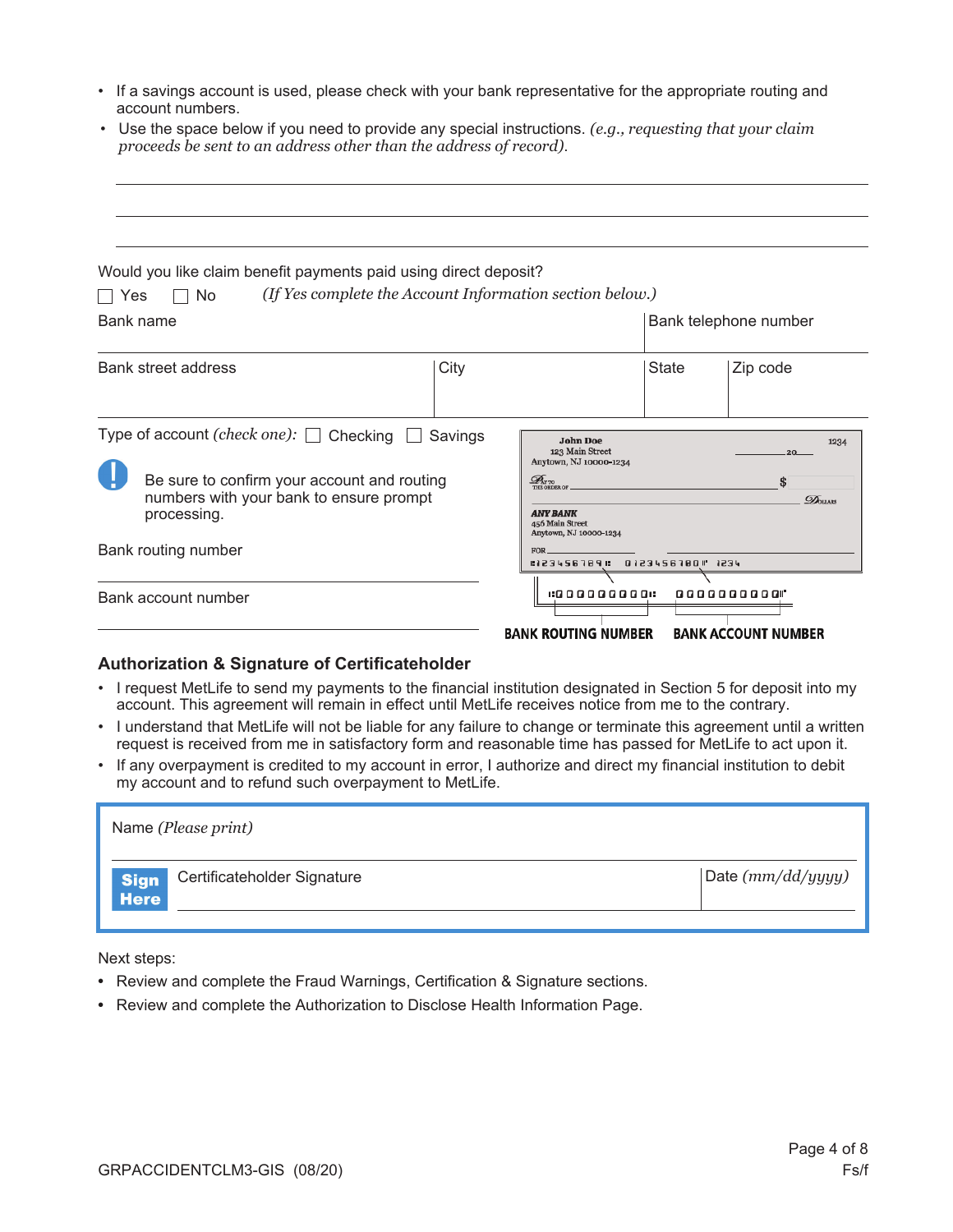### **SECTION 6: Fraud Warnings**

Before signing this claim form, please read the warning for the state where you reside and for the state where the insurance policy under which you are claiming a benefit was issued.

**Alabama, Arkansas, District of Columbia, Louisiana, Massachusetts, Minnesota, New Mexico, Ohio, Rhode Island and West Virginia:** Any person who knowingly presents a false or fraudulent claim for payment of a loss or benefit or knowingly presents false information in an application for insurance is guilty of a crime and may be subject to fines and confinement in prison.

**Alaska:** A person who knowingly and with intent to injure, defraud, or deceive an insurance company files a claim containing false, incomplete or misleading information may be prosecuted under state law.

**Arizona:** For your protection, Arizona law requires the following statement to appear on this form. Any person who knowingly presents a false or fraudulent claim for payment of a loss is subject to criminal and civil penalties.

**California:** For your protection, California law requires the following to appear on this form: Any person who knowingly presents a false or fraudulent claim for the payment of a loss is guilty of a crime and may be subject to fines and confinement in state prison.

**Colorado:** It is unlawful to knowingly provide false, incomplete or misleading facts or information to an insurance company for the purpose of defrauding or attempting to defraud the company. Penalties may include imprisonment, fines, denial of insurance and civil damages. Any insurance company or agent of an insurance company who knowingly provides false, incomplete, or misleading facts or information to a policyholder or claimant for the purpose of defrauding or attempting to defraud the policyholder or claimant with regard to a settlement or award payable from insurance proceeds shall be reported to the Colorado Division of Insurance within the Department of Regulatory Agencies.

**Delaware, Idaho, Indiana and Oklahoma:** WARNING: Any person who knowingly, and with intent to injure, defraud or deceive any insurer, makes any claim for the proceeds of an insurance policy containing any false, incomplete or misleading information is guilty of a felony.

**Florida:** Any person who knowingly and with intent to injure, defraud or deceive any insurance company files a statement of claim or an application containing any false, incomplete or misleading information is guilty of a felony of the third degree.

**Kentucky:** Any person who knowingly and with intent to defraud any insurance company or other person files a statement of claim containing any materially false information or conceals, for the purpose of misleading, information concerning any fact material thereto commits a fraudulent insurance act, which is a crime.

**Maine, Tennessee and Washington:** It is a crime to knowingly provide false, incomplete or misleading information to an insurance company for the purpose of defrauding the company. Penalties may include imprisonment, fines or a denial of insurance benefits.

**Maryland:** Any person who knowingly or willfully presents a false or fraudulent claim for payment of a loss or benefit or who knowingly or willfully presents false information in an application for insurance is guilty of a crime and may be subject to fines and confinement in prison.

**New Hampshire:** Any person who, with a purpose to injure, defraud or deceive any insurance company, files a statement of claim containing false, incomplete, or misleading information is subject to prosecution and punishment for insurance fraud as provided in RSA 638:20.

**New Jersey:** Any person who knowingly files a statement of claim containing any false or misleading information is subject to criminal and civil penalties.

**Oregon:** Any person who knowingly presents a materially false statement of claim may be guilty of a criminal offense and may be subject to penalties under state law.

**Puerto Rico:** Any person who knowingly and with the intention to defraud includes false information in an application for insurance or files, assists or abets in the filing of a fraudulent claim to obtain payment of a loss or other benefit, or files more than one claim for the same loss or damage, commits a felony and if found guilty shall be punished for each violation with a fine of no less than five thousand dollars (\$5,000), not to exceed ten thousand dollars (\$10,000); or imprisoned for a fixed term of three (3) years, or both. If aggravating circumstances exist, the fixed jail term may be increased to a maximum of five (5) years; and if mitigating circumstances are present, the jail term may be reduced to a minimum of two (2) years.

**Texas:** Any person who knowingly presents a false or fraudulent claim for the payment of a loss is guilty of a crime and may be subject to fines and confinement in state prison.

**Vermont:** Any person who knowingly presents a false statement of claim for insurance may be guilty of a criminal offense and subject to penalties under state law.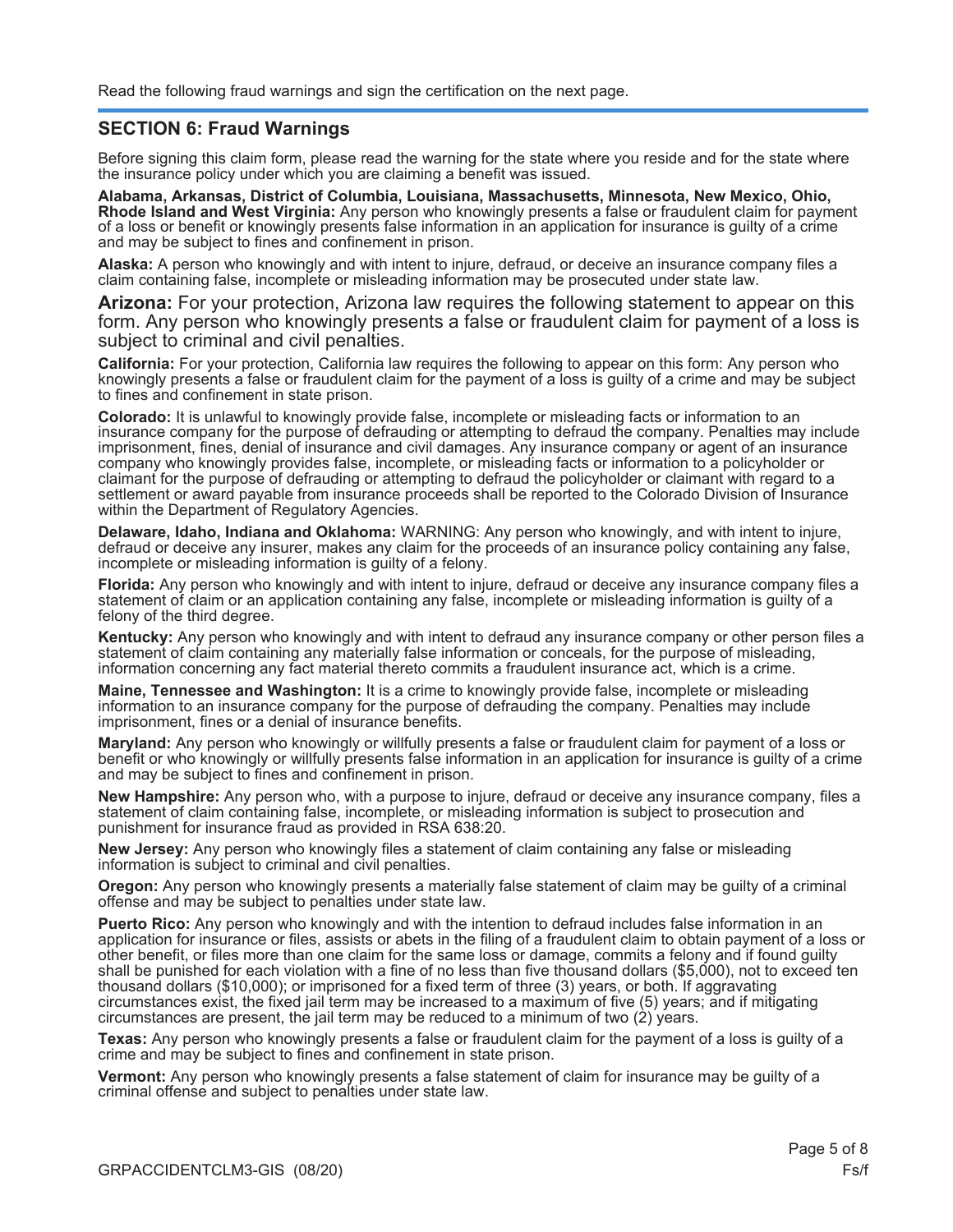**Virginia:** Any person who, with the intent to defraud or knowing that he is facilitating a fraud against an insurer, submits an application or files a claim containing a false or deceptive statement may have violated the state law.

**Pennsylvania and all other states:** Any person who knowingly and with intent to defraud any insurance company or other person files an application for insurance or statement of claim containing any materially false information or conceals for the purpose of misleading, information concerning any fact material thereto commits a fraudulent insurance act, which is a crime and subjects such person to criminal and civil penalties.

### **SECTION 7: Certification & Signature**

By signing below, I acknowledge:

- 1. All information I have given is true and complete to the best of my knowledge and belief.
- 2. I have read the applicable Fraud Warning(s) provided in this form. **New York Residents: Any person who knowingly and with intent to defraud any insurance company or other person files an application for insurance or statement of claim containing any materially false information, or conceals for the purpose of misleading, information concerning any fact material thereto, commits a fraudulent insurance act, which is a crime, and shall also be subject to a civil penalty not to exceed five thousand dollars and the stated value of claim for each such violation.**

#### **Under Penalty Of Perjury, I Certify:**

- **1. That the number shown on this form is my correct taxpayer identification/social security number; and**
- **2. That I am not subject to IRS required backup withholding as a result of failure to report all interest or dividend income; and**
- **3. I am a U.S. citizen, or a U.S. resident for tax purposes.**

*Please note: If item 2 or 3 above is not true, cross out the applicable item(s).* The IRS does not require your consent to any provision of this document other than the certification to avoid backup withholding.

| Signature of Insured or Authorized Representative<br><b>Sign</b><br><b>Here</b>            |           |  |  |  |
|--------------------------------------------------------------------------------------------|-----------|--|--|--|
| Name of Insured or Authorized Representative, if applicable (Please print)                 |           |  |  |  |
| Middle initial                                                                             | Last name |  |  |  |
|                                                                                            |           |  |  |  |
| If signed by Authorized Representative, describe your authority and provide documentation. |           |  |  |  |
| (e.g., guardian, conservator, power of attorney, etc.)                                     |           |  |  |  |
|                                                                                            |           |  |  |  |

### **SECTION 8: How To Submit This Form**

Please return completed and signed form by fax, mail or on-line.

| Mail:                                            | Telephone: | <b>Fax:</b> | E-mail:                                        |
|--------------------------------------------------|------------|-------------|------------------------------------------------|
| Attn: Group Hospital Indemnity Insurance Product |            |             | 1866 626 3705 1855 306 7350 ahmetlifeclaims@me |
| P.O. Box 80826                                   |            |             | tlife.com                                      |
| Lincoln, NE 68501-0826                           |            |             |                                                |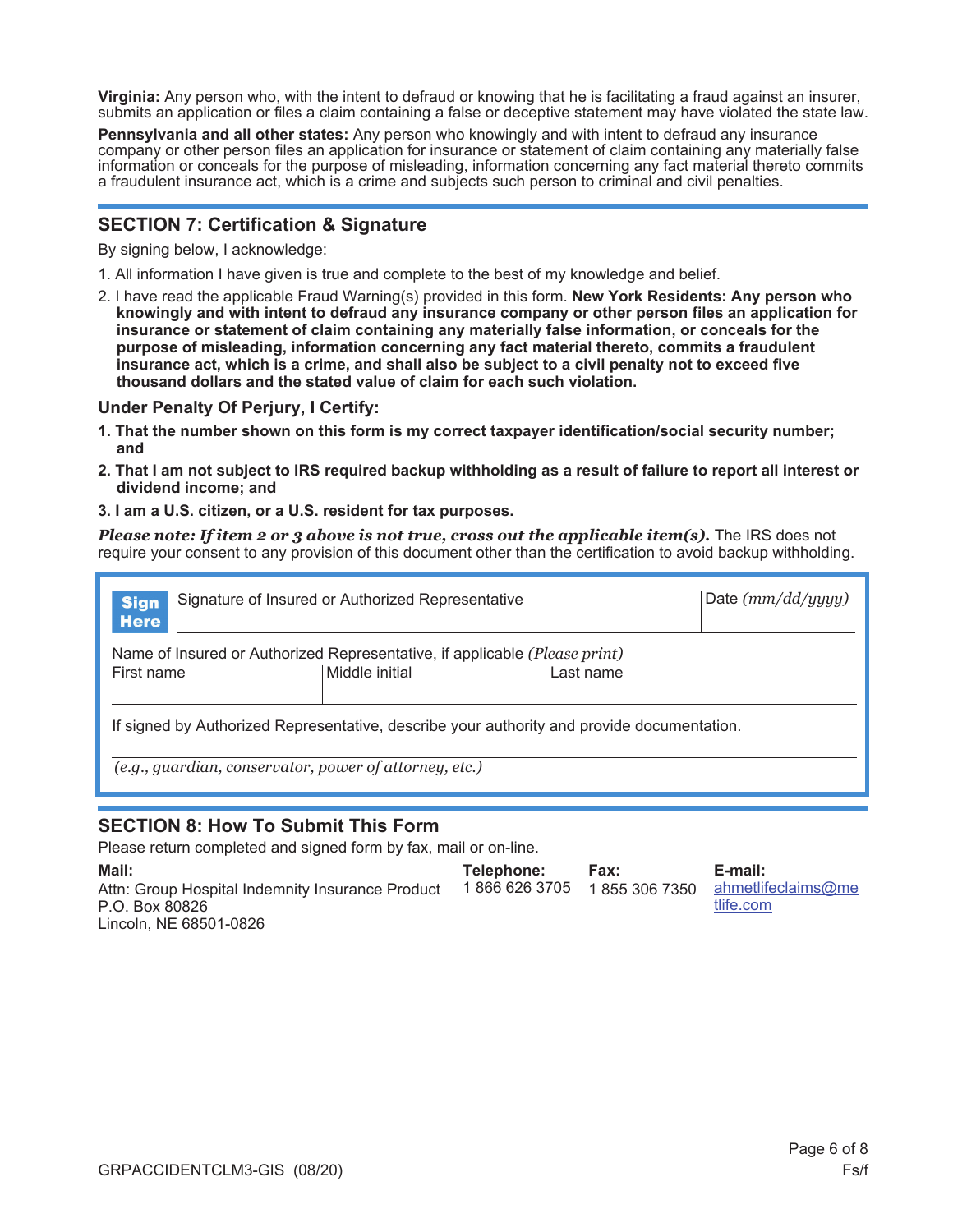

# **Authorization to Disclose Health Information**

Metropolitan Life Insurance Company

#### **Things To Know Before You Begin**

- **Instructions for completing the form: complete all applicable areas of the form and sign below.**
- **If you are the Authorized Representative, include a copy of the legal document(s) authorizing you to act on the Claimant's behalf.**

**Your refusal to complete and sign this form may affect your eligibility for benefits under your accident insurance policy.** 

**HIPAA: This Authorization has been carefully and specifically drafted to permit disclosure of health information consistent with the privacy rules adopted and subsequently amended by the United States Department of Health and Human Services pursuant to the Health Insurance Portability and Accountability Act of 1996 (HIPAA).** 

For purposes of determining my eligibility for accident benefits, the administration of my accident benefit plan, and the administration of other benefit plans in which I participate that may be affected by my eligibility for accident benefits, I permit the following disclosures of information about me to be made in the format requested, including by telephone, fax or mail:

- **1. I permit:** any physician or other medical/treating practitioner, hospital, clinic, other medical related facility or service, insurer, employer, government agency, group policyholder, contractholder or benefit plan administrator to disclose to Metropolitan Life Insurance Company *("MetLife")*, my employer in its capacity as administrator of its accident benefit plan, and any consumer reporting agencies, investigative agencies, attorneys, and independent claim administrators acting on MetLife's behalf, any and all information about my health, medical care, employment, and accident claim.
- **2. I permit** MetLife and my employer *(if applicable)* to disclose in its capacity as administrator of its benefit plans any and all information about my health, medical care, employment, and accident claim.

This Authorization to Disclose Health Information specifically includes my permission to disclose my entire medical record, including medical information, records, test results, and data on: medical care or surgery; psychiatric or psychological medical records, but not psychotherapy notes; and alcohol or drug abuse including any data protected by Federal Regulations 42 CFR Part 2 or other applicable laws. Information concerning mental illness, HIV, AIDS, HIV related illnesses and sexually transmitted diseases or other serious communicable illnesses may be controlled by various laws and regulations. I consent to disclosure of such information, but only in accordance with laws and regulations as they apply to me. Information that may have been subject to privacy rules of the U.S. Department of Health and Human Services, once disclosed, may be subject to redisclosure by the recipient as permitted or required by law and may no longer be covered by those rules. Your health care provider may not condition your treatment on whether you sign this authorization.

I understand that I may revoke this authorization at any time by writing to MetLife Group Accident at P.O. Box 80826, Lincoln, NE 68501-0826, except to the extent that action has been taken in reliance on it. If I do not, it will be valid for 24 months from the date I sign this form or the duration of my claim for benefits, whichever period is shorter. A photocopy of this authorization is as valid as the original form and I have a right to receive a copy upon request.